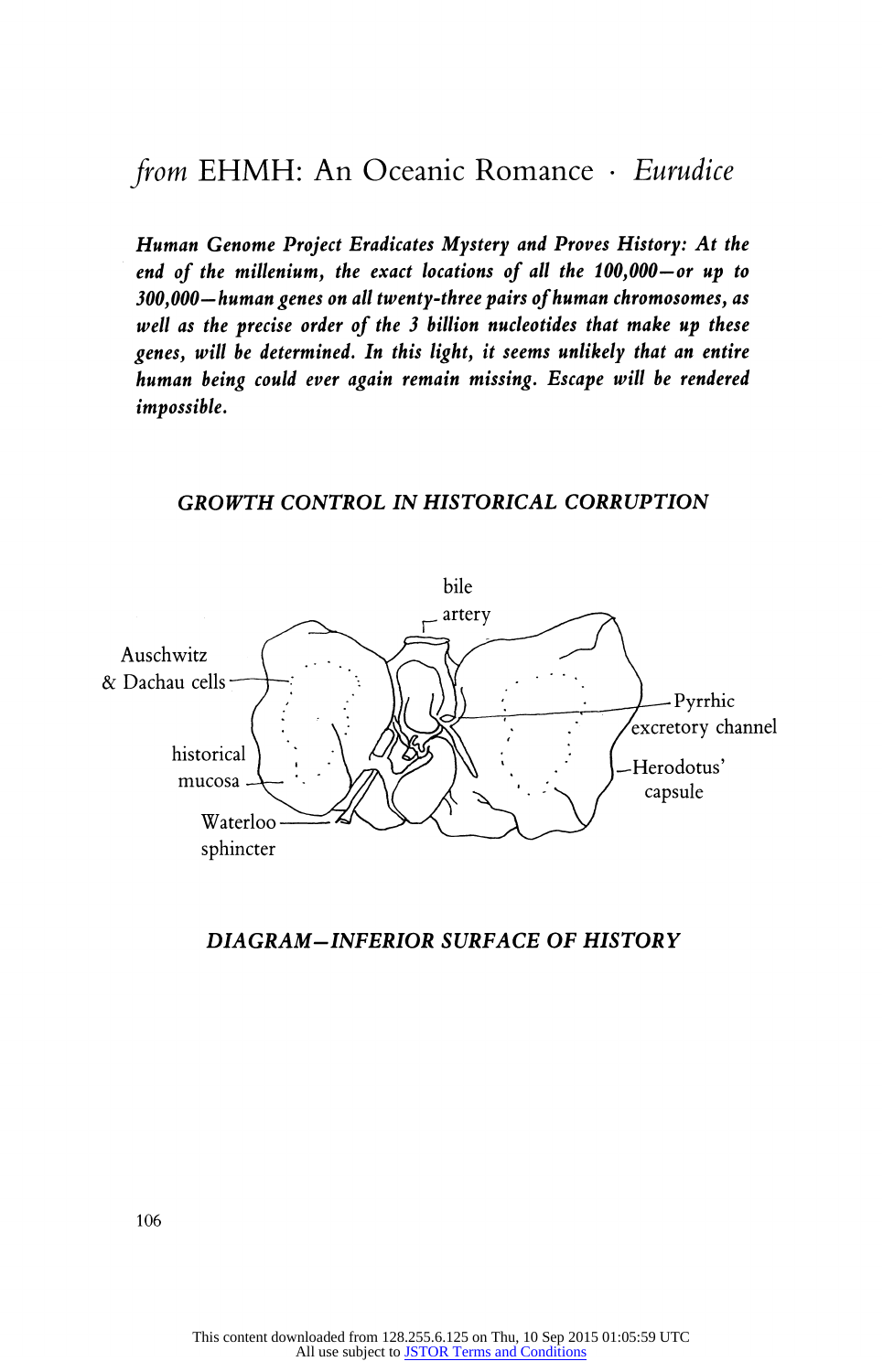**History does not look to the past and has no concern for dates, except in fairytales or ads. In fact, history is the largest vital organ of the body, an hourglass ductless gland situated below the diaphragm in the upper abdominal quarter between the liver, the gallbladder and the spleen, just within the left nipple line. History is covered by a tough fibrous sheath, Herodotus' capsule, which carries the blood vessels and strands of connective tissues that provide the scaffolding for the many intrahistoric bile passages anastomosing and finally converging in the Pyrrhic**  *excretory channel of history, thus permitting free escape of the human bile—which* **contains salts, Machiavelli pigments that impart the characteristic color of the feces, and other unnamed poisons. Briefly stated, the bile which cannot be processed by the liver is absorbed by the pustular historical mucosa through the sphincter of Waterloo. Within the sinusoids of history and attached to their broken walls are found the cells of Auschwitz and Dachau, which are highly phagocytic and whose function remains obscure, although it is established that they are normally concerned with blood destruction. While the human subjects binge, fornicate, compete and quote movies, their histories beat inside them sending out newly detoxified blood to their limbs and brains. That is until, one day, a lethal cumulative virus unexpectedly attacks their immunity networks and they become historically infected.** 

**When history malfunctions, it stops filtering out the acidic Attila poison that otherwise would putrify the bloodstream, and an inky Napoleonic fog spreads out inside the afflicted body. Simple activities such as sharing a glass of water with a toothed foreigner or eating bloodstained eggs or being kissed by a feebleminded fly that has feasted on a turkish bathroom suffice to cause these infections. Early diagnosis consists of purple fecal accumulation, either waxy or percussive, enlarge ment of even the most atrophied historic organ toward the free border of the ribs, and an increasing tympanitic Marxist sound, never flat, caused by the subjacent intestines. No one is immune, and there is no known antidote, and no relief for the ill. Because the social effects of the disease remain profitable, scientists worldwide have scrupulously evaded its research.** 

**The historically stricken individual, now a mutant, has two choices. As with all human choice, these are identical in as much as they both end in death; i.e., the diseased has the choice of the condemned, history being the damnation.** 

**At this stage, the history patient can either become a murderer or an exile. An effete distaste for blood often makes the first choice impractical. As an exile, the history patient must withstand the spastic sympathy of ignorant natives, stiff laws that treat exiles as museum displays or alternatively as slaves, and a life of padded inactivity spent prone in bed, subject to the incessant pains of the pounding history**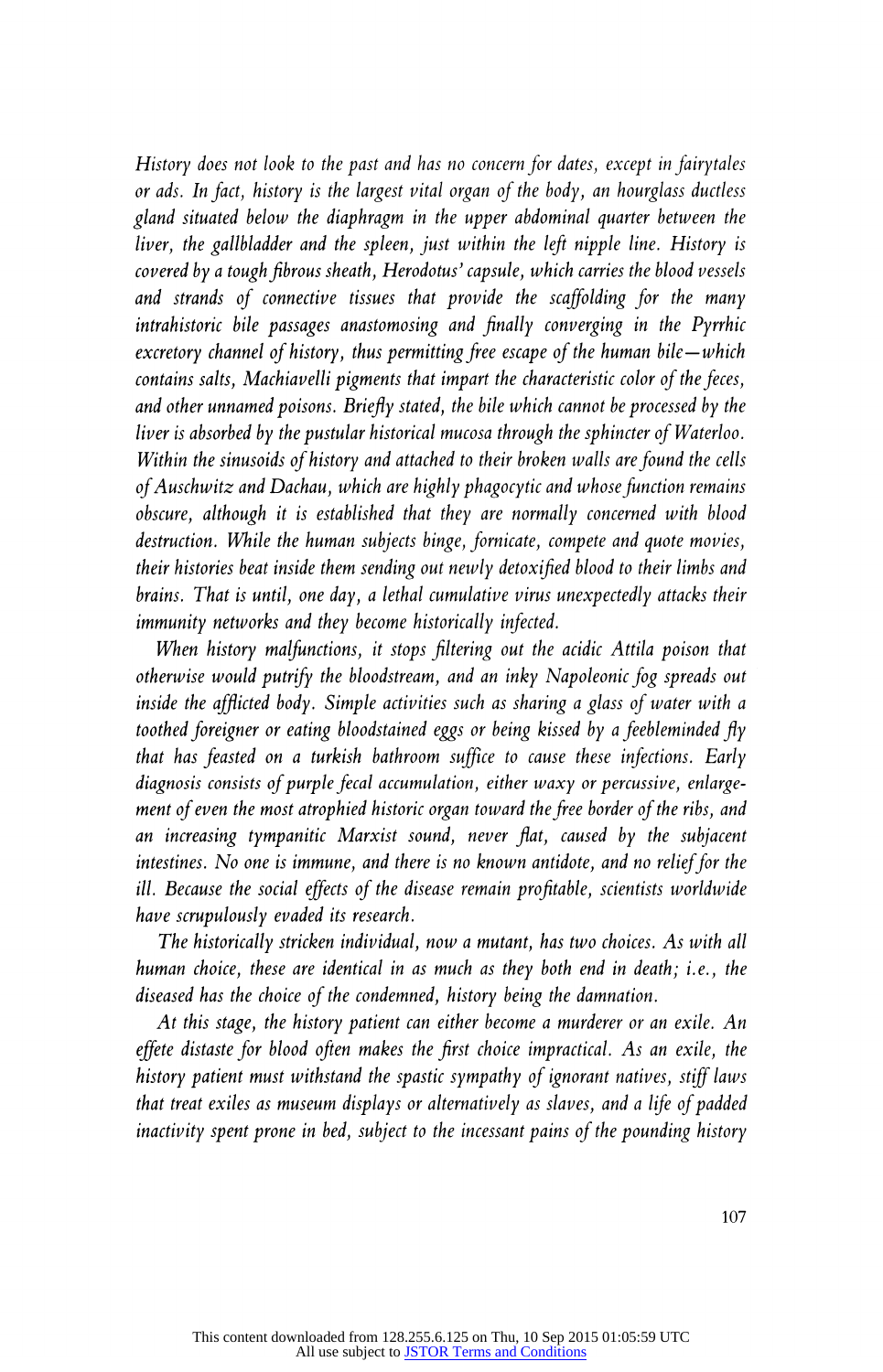**within, which are manifested in a swelling of the flesh, due to acute historrhage. Screaming, hyperventilating, passing gas, fainting, and breathing through nano oxygen masks are the typical methods available to the patient to alleviate despair. As the normal area of historic dullness is diminished, the patient experiences Tet night sweats and Mao chills, anorexia, fullness and vomiting of frothy mucus, flatulence, constipation, glossolalia, Cleopatra convulsions and marked cerebral phenomena. Beaujolais-red pus, smelling of candied apple, can be extracted from the wildly fluctuating history by aspirating needle, and the patient should be keeled over his/her right side, so the rough thrashing liquid will gravitate from the tender historical region. As obstruction increases, imperialist portal blood opens new insurgent channels and floods the abdominal region, and the superficial historical veins enlarge, notably around the umbilicus, forming the so-called "1917 caput-medusae," until the belly explodes. Having no distraction from the slow ballooning torment, feeling his/her history extending out of the frail bodily cavity, the patient is helpless in fighting the symptoms and can only hope that his/her veins can withstand the hourly piercings that doctors recommend as a means of knowing when the patient will enter the expected coma, so that they may switch on the life-preserving machinery, at which point the victim is legally owned by the state and illegally dead.** 

**Murder is the simpler option. This patient abandons all daily responsibilities as pedestrian distractions from the only remaining commitment: historical cleansing. She/he lunges into dramatic outer explosion in order to delay the inner explosion of the entrapped historic bile, by stalking historical enemies and bathing in their blood to preserve his/her sanity and life. Enemy blood is an intoxicant which helps to soothe the patient's massively aching historical conscience, as the most immediate symptom of the disease, evinced long before physical examination can detect the growth of history, is the inflation of the patient's communal memory and guilt to the point of bursting, and only by bursting into vengeful insurrection can the patient subdue for a while the asphyxiating typhoon raging within his/her constricted diaphragm which prevents the diseased from breathing. As science has always known, bloodletting releases nervous tension. This slaughtering routine also mentally prepares the patient for his/her own fatal prognosis. Best of all, this patient stands a fair chance to die in glorifiable action.** 

#### **CONCLUSION**

**This, in short, is the essence of the millennium: the infection will spread through the world faster than any plague in human existence.**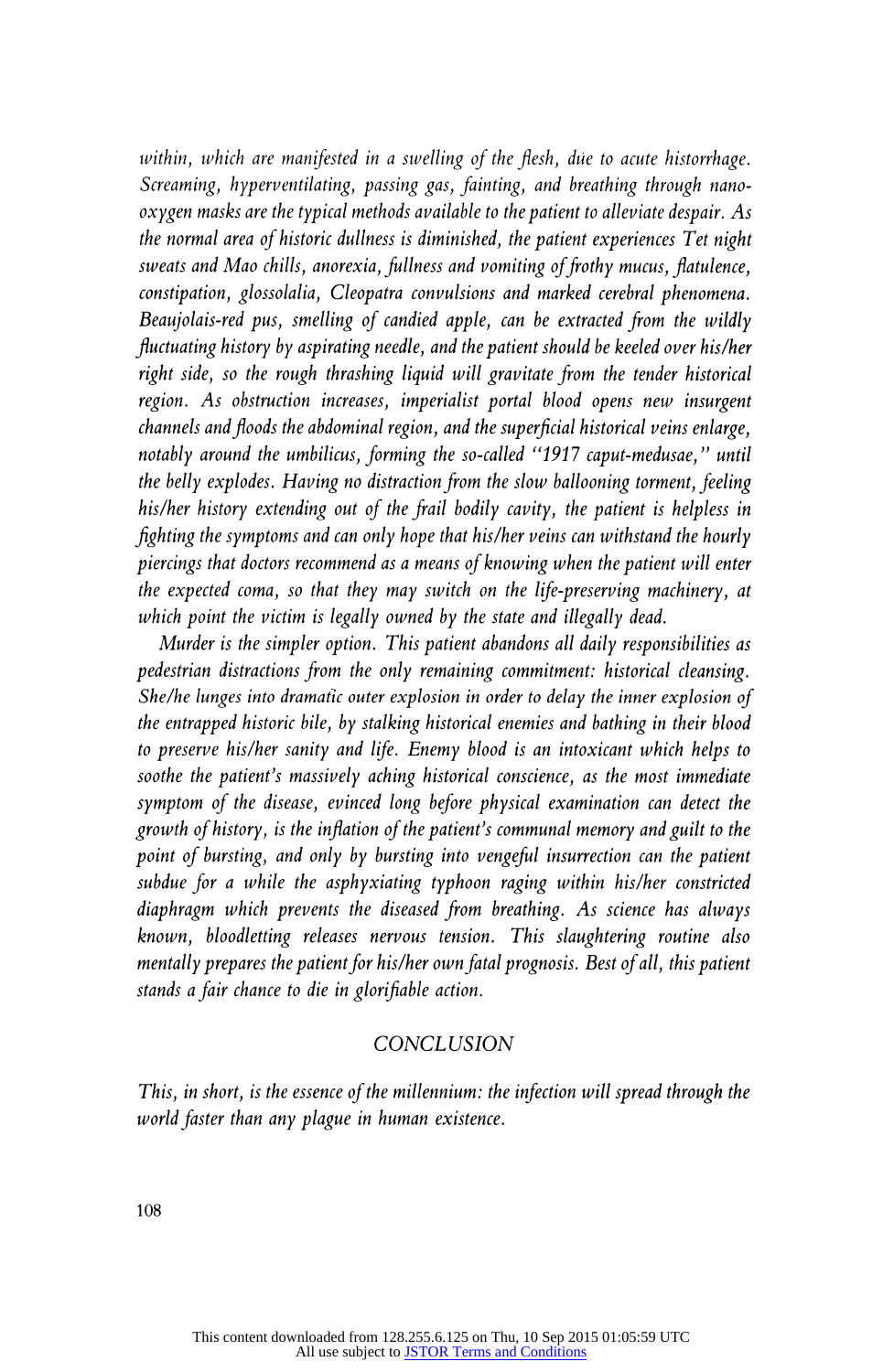## **The Golden Fleece [apocryphal]**

As if struck by a ricocheting golden bullet, Medea fell in love with America. **In America, where every person's happiness hovered waiting to be snatched up like a wedding bouquet or a signed football tossed in the maelstrom, her hunger could be satiated. America was a tornado of happinesses. Medea believed in America because she felt suffering was not suitable for humans, nor Gods (except for the misguided Jesus). For Medea, divinity meant abundance.** 

So at the age of sixteen Medea eloped with Melvin Jason Washington Jr., **a twice-striped accountant with the US Air Force. They met, as everyone**  in her country, in a café at Liberty Square where the locals gathered to preen **in old black leather, gold chains and dark glasses, as the soundtrack pitched into heartfelt lament. Medea caught Melvin's Mongolian eye as she restlessly sipped her espresso and winked at him forebodingly because:** 

**a. the girls at the next table were eyeing him;** 

**b. his Erebus skin flashed images of mindless sex and dying, which in her country were life's primary concerns;** 

**c. love affairs were the best way (the shortcut) into a foreign culture as they provided her with indirect, and thus not haunting or overbearing, memories of a geography;** 

**d. she had winced because her espresso tasted bitter and pungent, a mixture of pulled weeds and baked urine.** 

**Mel vin shook the ironed tails of his Air-Jordan raincoat, lifted his pointed face with an almost posthumous glow, and shyly waded sideways through the noisy tables that extended across the sidewalks, cutting through the traffic melees and the curious glares of regulars who shared the air of survivors eager to talk of their most recent grand ordeal. He knew how to say "Thank you" in the local tongue, and this he used as ammunition each time he had to elbow a lottery man thrusting his notched stave at him, or a shrivelled woman collecting coins at the crank of a barrel organ, or the animated soccer fans commenting on the bright displays of the day's papers that fluttered from ubiquitous yellow kiosks.** 

**Medea's raceblind wink had struck Melvin as the promise of an escape into exotic magic. Her pale olive skin signaled to him a misty harbor. He felt that fear and self-deprecation were modern languages she didn't**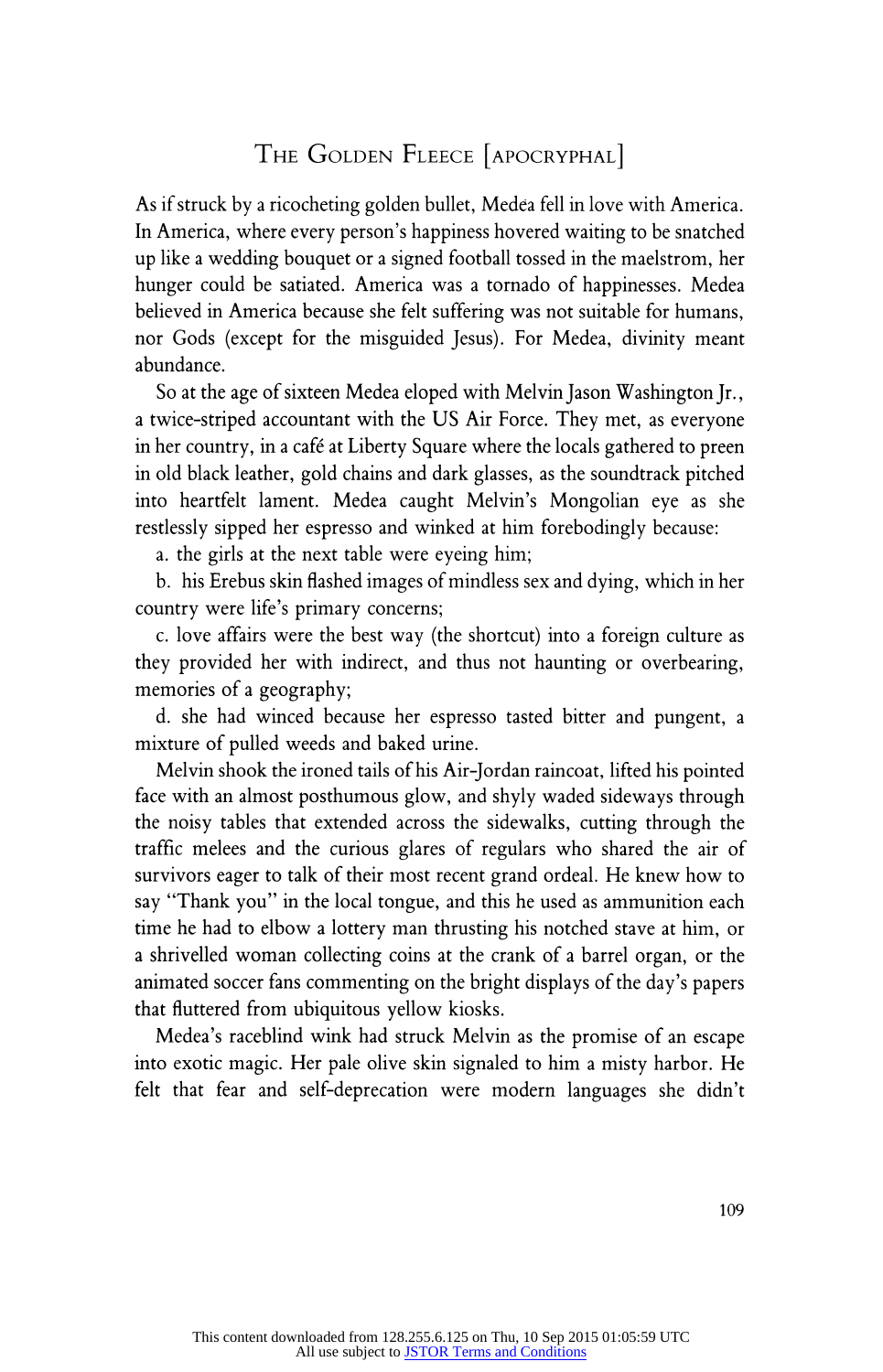**understand, like a colloquial form of English. She could make the old mirrored cradle of America a funhouse for him again.** 

**Medea's large wet eyes rooted with proprietary ease into her helpless suitor on that simmering afternoon, while in broken English she initiated him into the joys of lazing, of channeling all significant events into the commonplace and personal needs into the common, and exorcising time by flooding it. She liked the meekness that bridged Melvin's body to his brain, the slender unease of his piped limbs, the solitary twitch of his lips, the lined rigidity of his back, the wiry tufts that looked as if they could be dusted away, and the tension huddled in the rimmed crevice of his nape that crept into the cracks of his lips and worried the top of his melanin-browned head. He limply recalled his high-school days for her, but otherwise his mind constantly gravitated toward the future with second hand speed. In the end, Medea admitted that her mind was not something she could easily misplace. After sunset, she led him to an Ionian temple of Poseidon renovated into a disco, where, not quite realizing it, Melvin moonwalked himself into a golden fleece.** 

**Two days later, Medea married Melvin Jason Jr. because:** 

**a. he was bubblingly eager to distract and spoil her;** 

**b. no local men of his age (21) had independent incomes;** 

**c. the US Air Force would provide them a house, whereas regulations did not allow her unwed in his dorm, and she couldn't sneak a black man home as in her country there were no secrets;** 

d. she was now a traitor-she might as well have cut up her own brother-and had to flee her family and her comrades before they kid**napped her and restored her to her proper history;** 

**e. he hated being left alone with his frothy penis, forced to try and figure it out every time it fizzled away;** 

**f. he placed his words neatly together like piano notes floating coolly to edge out the black echoes of the night;** 

**g. he trusted her, which amused her, then shocked her, until she felt that his blind faith had finally broken her real hymen.** 

**It was a minimalist unritual wedding before an Embassy judge, because her family had excommunicated her, and his family, stationed on a remote overseas base, had just invested in a new Mercedes. Medea wore a rawhide mini, flamenco shirt and open-toed sandals. He wore a brown baggy suit, and his lukewarm hands looked as if they had just been shaved. The**